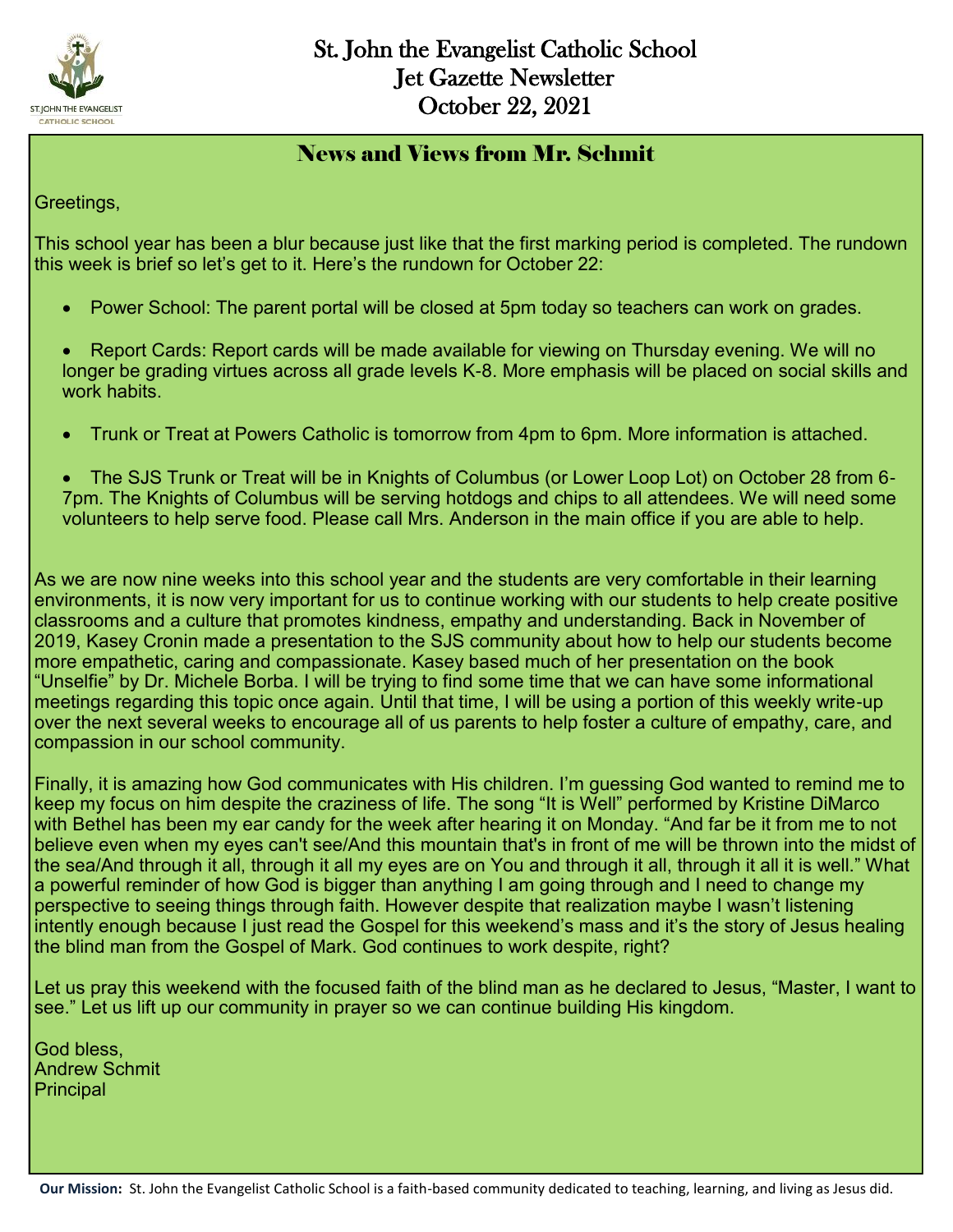## **Dates to Remember**

|           |    | <b>OCTOBER</b>                              |
|-----------|----|---------------------------------------------|
| Friday    | 22 | <b>End of First Quarter</b>                 |
| Sunday    | 24 | Happy Birthday Mr. Willard!                 |
| Monday    | 25 | Happy Birthday Mrs. Salerno!                |
| Tuesday   | 26 | Drama Club Practice-After School until 5 PM |
| Wednesday | 27 | Preschool Only-Half Day 11:20 AM Dismissal  |
| Thursday  | 28 | Half-Day for Students 11:30 AM Dismissal    |
| Thursday  | 28 | Trunk or Treat 6 PM                         |
| Thursday  | 28 | Last Day to wear Uniform Shorts until April |
| Friday    | 29 | <b>No School for Students</b>               |
|           |    | <b>NOVEMBER</b>                             |
| Monday    | 1  | <b>All Saints Day</b>                       |

## **Trunk or Treat**

Our Annual Trunk or Treat will take place next Thursday, October 28th in the Knights of Columbus Parking Lot (aka the Lower Loop). Trick or Treating will take place from 6 PM to 7 PM. Families who would like to host a vehicle can arrive for set-up beginning at 5:15 PM. You do not have to host a vehicle to bring your family for trick or treating. Please use the link below to RSVP. Please respond by Monday, October 25th.

The K of C will be serving hot dogs at this event. We could use a couple parent volunteers to help them set up. If you are available, please contact the office.

### **Please be sure to RSVP so we can plan for enough candy and hot dogs!**

**TO RSVP: [https://forms.gle/](https://forms.gle/yUtBQzfCMn3a7G2g7) [yUtBQzfCMn3a7G2g7](https://forms.gle/yUtBQzfCMn3a7G2g7)**



## **HALLOWEEN**



On October 28th, we have a half day. Students will be dismissed at 11:30 AM.

 All students may wear their costume to school. Spiritwear may also be worn, if desired.

 Halloween costumes should be life-affirming and non-violent. No weapons, hair dye, or face paint should be brought to school. Students may have face paint, make up, or temporary hair dye as part of their costumes, but please apply these items before school.



Specific classroom party details will be communicated by your classroom teacher.

### **PARTY FOOD AND CLASSROOM TREATS**

Please do not send in party food or classroom treats unless you have been assigned an item by the teacher or homeroom parent. If you wish, you may send in non -food items for your student to share with classmates.

**Please remember that, starting November 1st, uniform and spiritwear shorts may not be worn again until April.**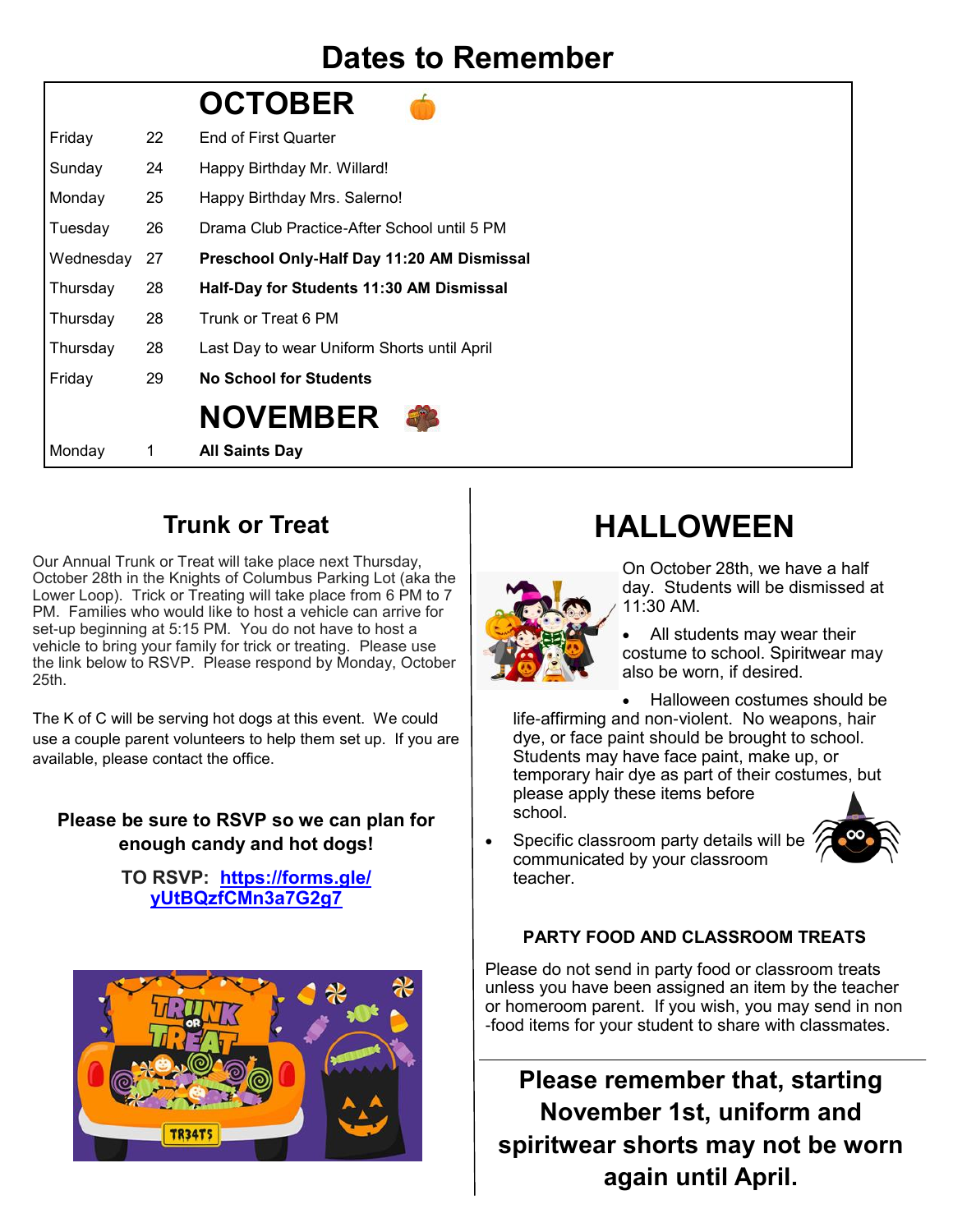## **Spiritwear**

We have restocked our new yellow and green tie-dye t-shirts in all sizes. Place your order today!



#### **Order your SJS Christmas Spiritwear Now!**

We are now taking orders for SJS Christmas PJs. Orders are being taken online. Please be sure to place your order by November 1st. Visit the spiritwear website [here](https://st-john-the-evangelist-catholic-spirit-wear.square.site/) for pricing details and to place your order.





### **Save the Date**

The Education Foundation Annual Tree Lighting Ceremony will take place on December 1st. Please join us. Cookies and hot cocoa will be provided. See attached flyer for more details.





## **COLD WEATHER REMINDER**

Colder weather is upon us!! Please be sure students come to school everyday prepared to go outside. Our policy is to have outside

recess everyday as long as temperatures are 10 degrees or above (factoring in the wind chill). Please be sure your children bring warm coats or jackets for the cooler temperatures. It is also a good idea to label all items.

### **Log Your Volunteer Hours**

To log your volunteer hours, go to our school website and click on the "Good Stewards" tab. Then, you can click on "Submit Parent Volunteer Hours." If you have questions, about how to log hours, please contact the office.

# **Athletics**

## **Come Cheer on the Jets!!**



### **7/8 Grade Tackle Football**

Wed 10/27 vs. Montrose 5:30PM@ Montrose

**5/6 Grade Flag Football**

Sun 10/24 2:30 PM@ Powers

#### **5/6 Grade Girls Basketball**

Mon 10/25 vs. St. Robert 5 PM @ St. Robert



## **Athletics Boosters Meeting**

There will be an Athletics Boosters Meeting on Tuesday, October 26th at 6:30 PM in the cafeteria. If you are interested in learning more about the Athletics Boosters, please join us!

## **PowerSchool**

Our grades and attendance program is called PowerSchool. You will need to access PowerSchool to view report cards. The first quarter ends today and report cards should be available for viewing next week. We will notify you when they are ready. Please note that PowerSchool will be disabled today while teachers prepare report cards. It will be turned back on once report cards are available. For new account set ups, password resets, or other questions, please email Mrs. Wright at[cwright@sjseducation.com.](mailto:cwright@stjohnfenton.com)



**PowerSchool online link**: <https://dol.clgpsedu.com/public> **PowerSchool mobile app:** District Code is BSQN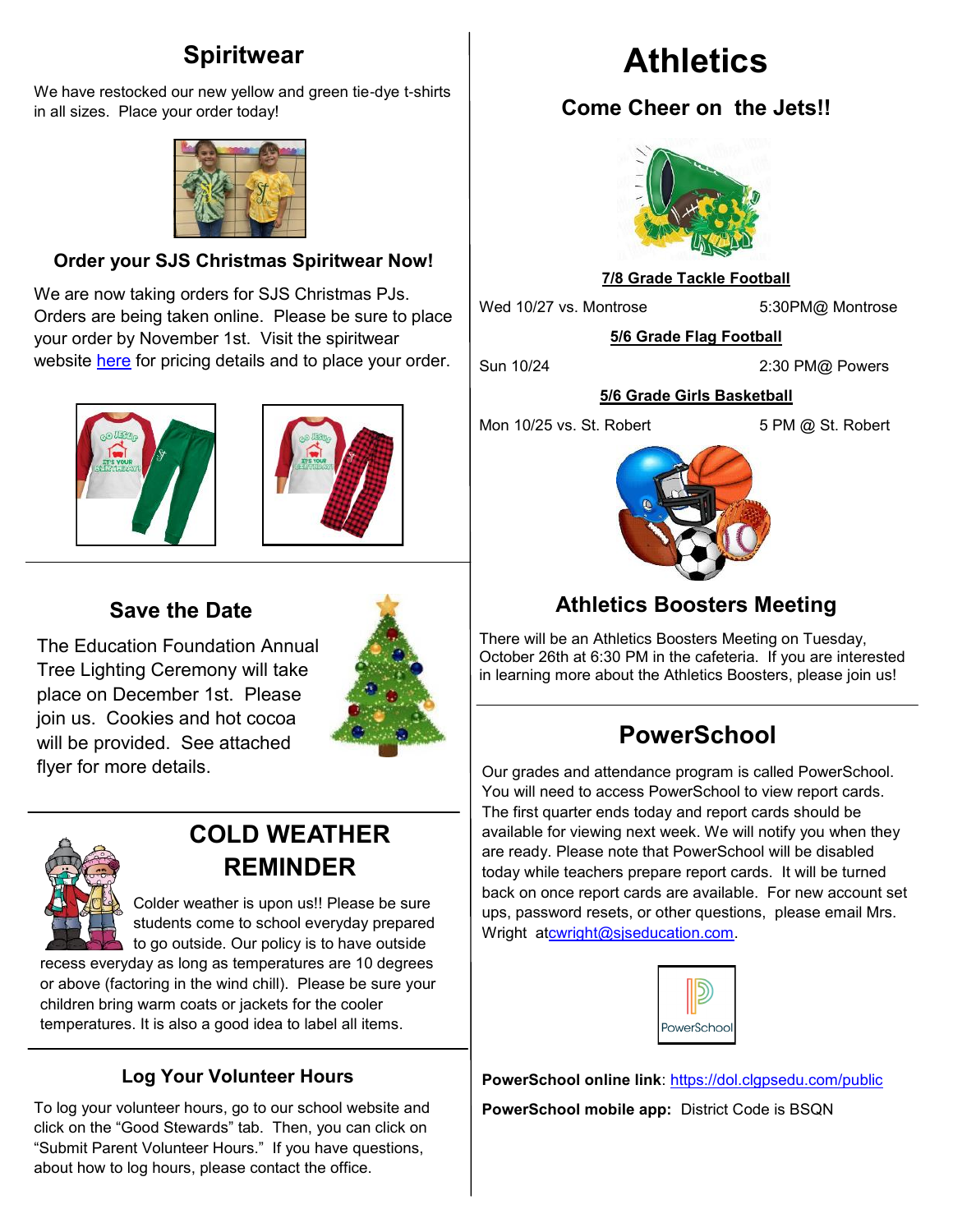

# **ON A PERSONAL NOTE...**

## **Prayers:**

- For the Adams family (preschool), on the passing of Evelyn's great-grandmother, Celia Adams.
- For Gabriela Lesneski who is ill.

# **Thank You:**

- To the 8th grade class for their work at Forgotten Harvest this week. They were able to harvest over 3000 pounds of food which will help feed over 3000 people. Check out the pictures on our Facebook page.
- To Powers Catholic High School, Ms. Sunday, and SJ alumni, Emma Gordley, Maria Gavulic, and Jack Siwek who visited our school on Thursday for Cookies with a Charger Day.



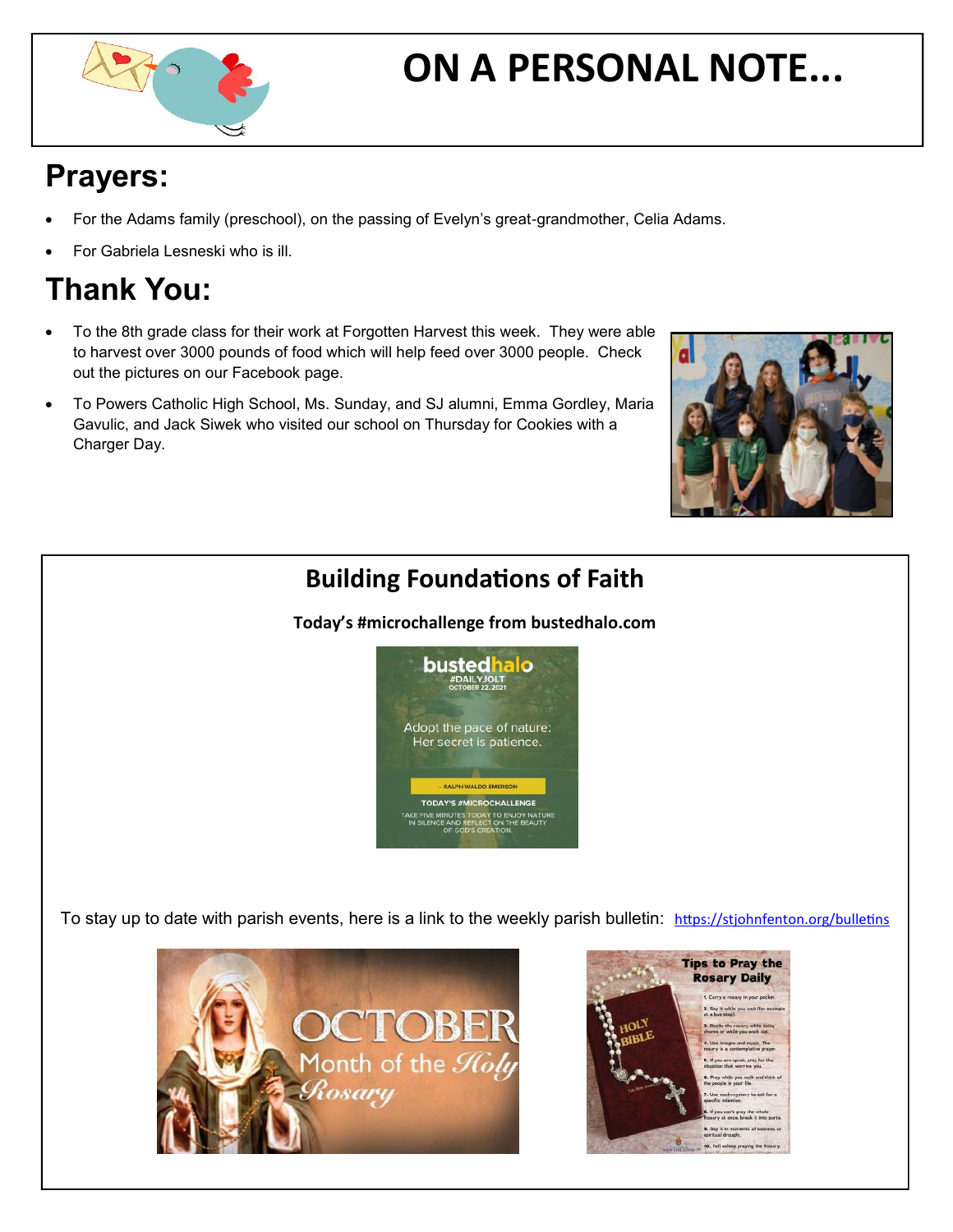

# Staff Spotlight

 $\bullet\bullet\bullet\bullet\bullet\bullet\bullet\bullet\bullet\bullet$ 

Mrs. Dawes

4th Grade Homeroom

How long have you worked in education? I have worked in education for 20 years. How about at SJS? 19 years

What is your alma mater? University of Michigan-Flint

What is your favorite thing about working in a Catholic school? Helping and guiding the students as they learn about Jesus and their Catholic faith.

Tell us about your family: My husband, Tim, and I have been happily married for 43 years.

Do you have any pets? Yes, we just acquired a stray cat. Her name is Tinker Belle. She is expecting kittens soon. If you are looking for a new kitty, let me know!

What are your favorite hobbies ? Reading, walking, and flower gardens

What are your favorite foods? Filet Mignon and a baked potato with sour cream

What is one thing you will NOT eat? Escargot

What do you think is the WORST household chore? Dusting-It makes me sneeze!

If you could go anywhere on vacation, where would you go? Scotland, Ireland, Germany, and Italy

What is the best thing about fall? Fresh cool air and beautiful colors

What is your favorite movie? I don't have just one-I like the older movies/classics.

What is one of your favorite Bible stories? The story of Moses leading his people out of Egypt.

**What is one of your favorite novels to read with students?** My favorite books have good messages, such as  $\text{The}^1$ Whipping Boy and A Christmas Carol.

What was one of your most memorable Halloween costumes? When I dressed up as Pocahontas in the 3rd grade.

What is the best Halloween candy? Mounds and Almond Joy

This or that? AUTUMN EDITION

Chili or  $\text{Goup}$ )

Hot Apple Cider\*\*or Pumpkin Spice Latte

Cozy Slippers or Fuzzy Sweater

(Scary Movie or Haun<del>t</del>ed House

Bonfire or Football Game

\*\*With Cinnamon